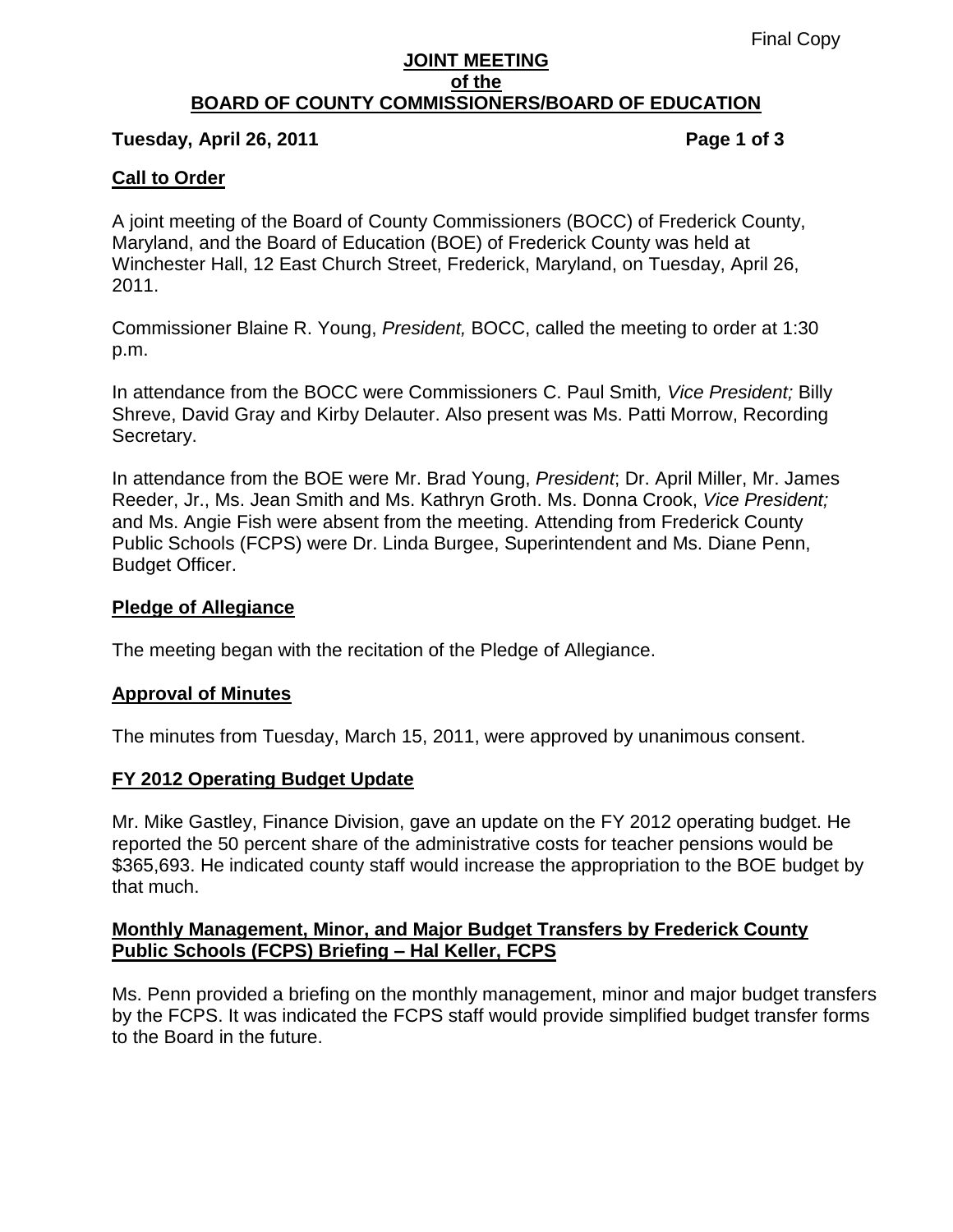#### **JOINT MEETING of the BOARD OF COUNTY COMMISSIONERS/BOARD OF EDUCATION**

### **Tuesday, April 26, 2011 Page 2 of 3**

## **Comments**

Mr. Young made the following comments:

- Ms. Michelle Shearer a teacher at Urbana High School was a finalist in the National School Teacher of the Year selection;
- Thanked the Board for the Sheriff's assistance with the recent problems at Tuscarora High School;
- Announced the new superintendant for FCPS would be Dr. Theresa Alban; and
- Donna Crook was not in attendance due to illness.

Commissioner Smith remarked the county should not continue to build elaborate schools such as Linganore and Oakdale High Schools. He indicated the economy could not sustain it.

Commissioner Shreve noted he would like to see a discussion of the following:

- Standardized school construction sites and construction standards;
- Privatization of school maintenance;
- Design/build/operate model;
- Look at human resource synergies

At Ms. Groth's request an update from the Synergies Committee would possibly be scheduled for July.

Commissioner Young indicated he would like to schedule a discussion on school construction.

Mr. John Kroll, Finance Division, reported on a notification received from the state regarding a recommended \$1.4 million of additional school construction funds for Frederick County. He indicated the additional money would guarantee the Oakdale Elementary School addition would go forward.

Mr. Kroll commented on the forward funded monies of approximately \$37 million that were still owed to the county from the state.

Dr. Burgee requested the possibility of \$800,000 of the \$1.4 million be set aside for the planning and design of North Frederick Elementary School. It was indicated county staff would look into it.

Commissioner Young requested FCPS staff be present for a discussion of the Adequate Public Facilities Ordinance (APFO) school mitigation fee ordinance scheduled for the BOCC meeting on Thursday, April 28, 2011.